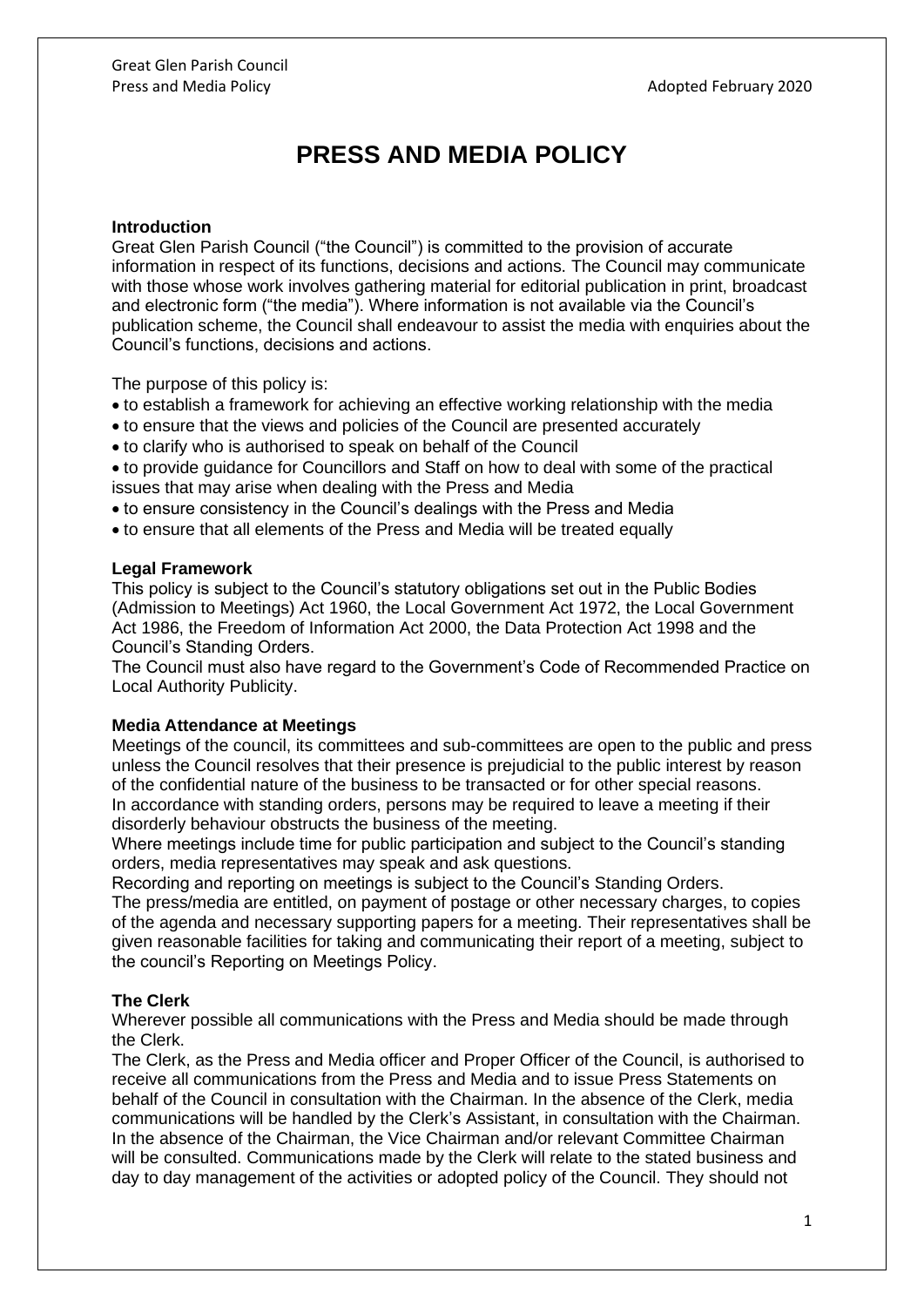Great Glen Parish Council Press and Media Policy **Adopted February 2020** 

speculate on matters that have not been considered by the Council. Where such questions are put to the Clerk, they should inform the enquirer that they will be notified of a response within 24 hours where practical. The Clerk should then consult with the Chairman or relevant Councillor(s) on a suitable response, which may in fact be "no comment".

The Clerk, in consultation with the Chairman [or Vice Chairman/Committee Chairman is authorised to publish press statements on any urgent matters where there is insufficient time for a Council meeting.

### **Councillors**

Councillors should be aware that according to case law the role of Councillor overrides the rights to act as an individual. Councillors must therefore be careful about expressing individual views to the press or media, whether or not they relate to matters of Council business. Whilst it may be legitimate for a Councillor to make clear that they voted against a policy if this took place in an open session, Councillors should not seek to undermine a decision through the Press.

## **Press releases / approaches made to the Press / Media by the Council**

Press releases may be issued proactively to alert the media to a potential story, provide important public information or to explain the Council's position on a particular issue. Press releases made on behalf of the Council will normally be prepared by the Clerk [Clerk's Assistant] following any meetings of the Council or Committees. If press releases are drafted by any other officer or Councillor, they must be issued by the Clerk, in consultation with the Chairman [Vice Chairman] of Council or relevant Committee. In the absence of the Clerk, this authority passes to the Chairman of the Council.

A direct approach by the Council to the media seeking an interview, issuing a statement or press release or to publish an article may only be made with authorisation from the Council or relevant committee, except in the case of an urgent matter, with insufficient time for a Council meeting, when the Clerk is authorised to publish statements in consultation with the Chairman [Vice Chairman/Committee Chairman].

## **Approaches from the Press / Media**

Unexpected approaches from representatives of the media can lead to unguarded comments being made and great care must therefore be taken to avoid misrepresentation of the Council's policy or its position on the matter in question. Reporters should be directed to contact the Clerk (or, in their absence, the Chairman) if they want to carry out an interview or obtain a statement about the Council's business and actions. Except in the most straightforward cases, the caller should be informed that a statement will be made within 24 hours and they should be asked to set out clearly what they want to know. This will allow time for the Clerk to consult with the Chairman in producing a carefully worded response within a reasonable time. Any verbal or written statement given by the Clerk (or Clerk's Assistant. In association with the Chair or Committee Chairman) must represent the corporate position and views of the Council, not the individual views of councillors or staff held in their official capacity.

Where the matter concerned has not been discussed by the Council an immediate response cannot be made and this should be made clear to the enquirer. The Clerk should then consult the Chairman [Vice Chairman/Committee Chairman] on an appropriate response, which may be "no comment".

### **General Principles to be observed by Councillors and Staff**

- Be calm
- Be informed and certain of all your facts

• Ensure that when making comments on behalf of the Council that you are aware what Council Policy is and that your comments reflect that policy